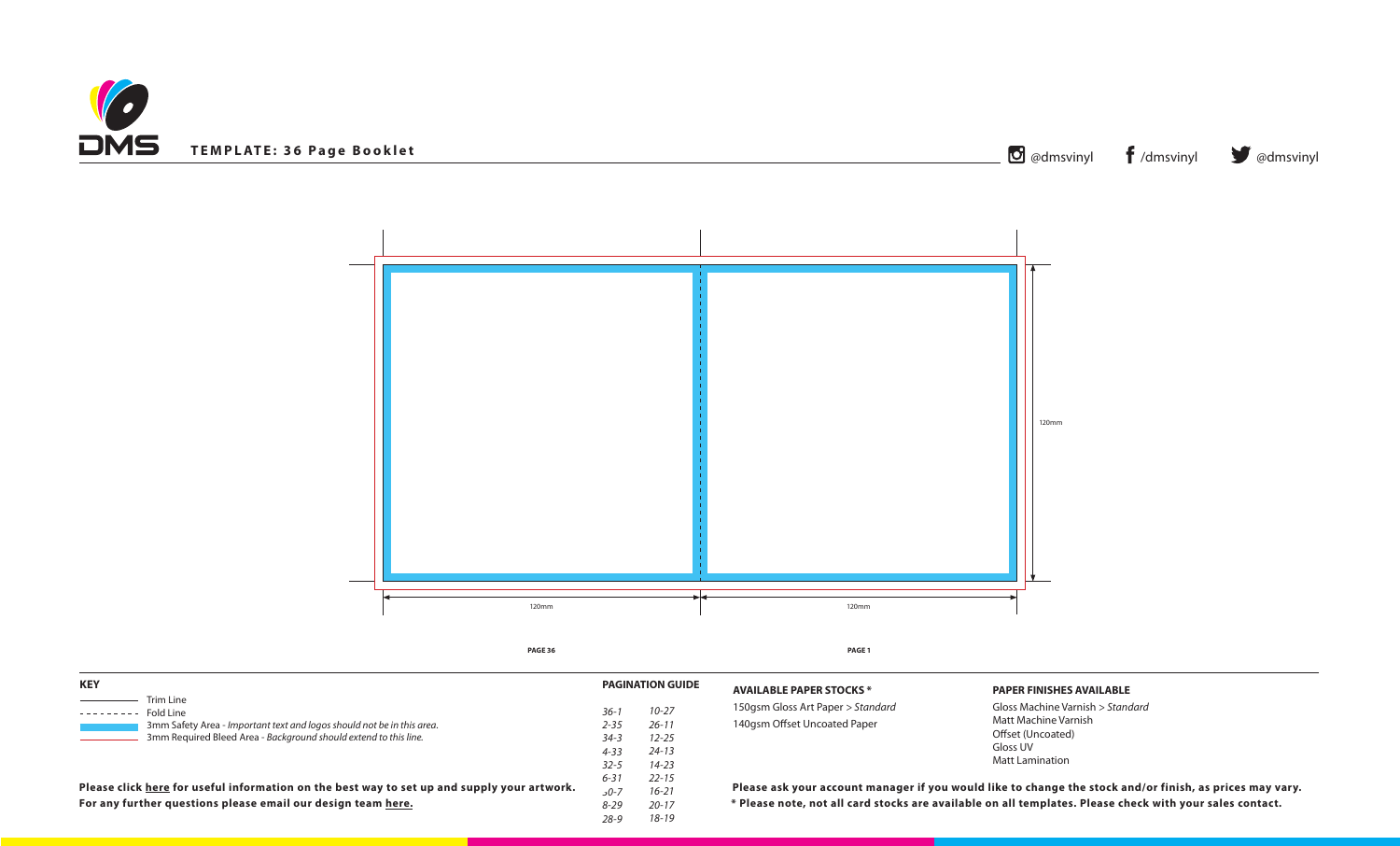



# **PAPER FINISHES AVAILABLE**

Gloss Machine Varnish *> Standard* Matt Machine Varnish Offset (Uncoated) Gloss UV Matt Lamination

all card stocks are available on all templates. Please check with your sales contact. count manager if you would like to change the stock and/or finish, as prices may vary.

| <b>KEY</b>                                                                                                                                 |                      | <b>PAGINATION GUIDE</b> | <b>AVAILABLE PAPER ST</b>                     |
|--------------------------------------------------------------------------------------------------------------------------------------------|----------------------|-------------------------|-----------------------------------------------|
| Trim Line<br>Fold Line                                                                                                                     | $36-1$<br>$2 - 35$   | $10 - 27$<br>$26 - 11$  | 150gsm Gloss Art Pape<br>140gsm Offset Uncoat |
| 3mm Safety Area - Important text and logos should not be in this area.<br>3mm Required Bleed Area - Background should extend to this line. | $34 - 3$<br>$4 - 33$ | $12 - 25$<br>$24 - 13$  |                                               |
|                                                                                                                                            | $32 - 5$<br>$6 - 31$ | $14 - 23$<br>$22 - 15$  |                                               |
| Please click here for useful information on the best way to set up and supply your artwork.                                                | $50 - 7$             | $16 - 21$               | Please ask your acc                           |
| For any further questions please email our design team here.                                                                               | $8 - 29$             | $20 - 17$               | * Please note, not a                          |
|                                                                                                                                            | $28 - 9$             | $18 - 19$               |                                               |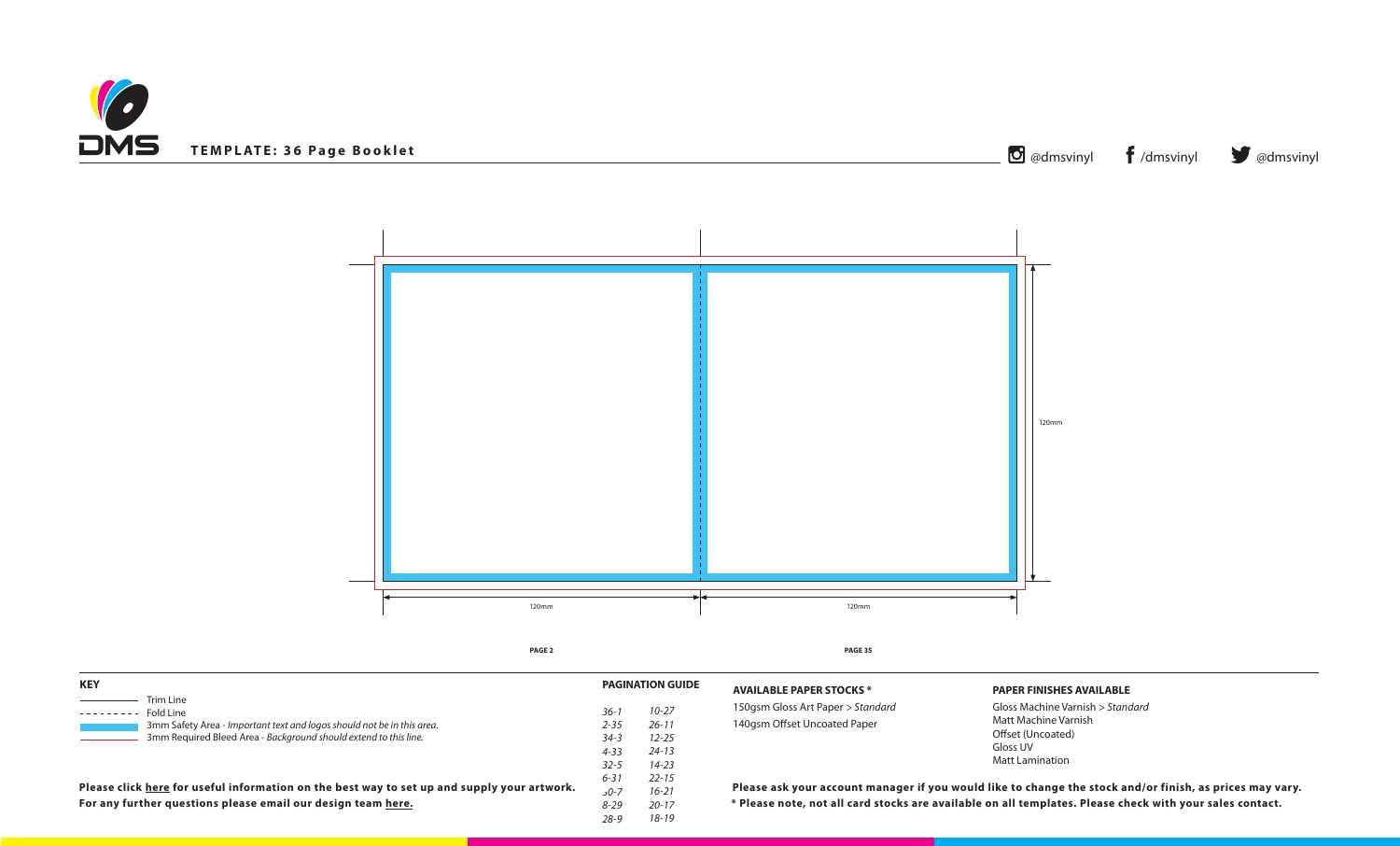



# **PAPER FINISHES AVAILABLE**

Gloss Machine Varnish *> Standard* Matt Machine Varnish Offset (Uncoated) Gloss UV Matt Lamination

all card stocks are available on all templates. Please check with your sales contact. count manager if you would like to change the stock and/or finish, as prices may vary.

| <b>KEY</b>                                                                                  |          | <b>PAGINATION GUIDE</b> | <b>AVAILABLE PAPER ST</b> |
|---------------------------------------------------------------------------------------------|----------|-------------------------|---------------------------|
| Trim Line<br>Fold Line                                                                      | $36-1$   | $10 - 27$               | 150gsm Gloss Art Pape     |
| 3mm Safety Area - Important text and logos should not be in this area.                      | $2 - 35$ | $26 - 11$               | 140gsm Offset Uncoat      |
| 3mm Required Bleed Area - Background should extend to this line.                            | $34 - 3$ | $12 - 25$               |                           |
|                                                                                             | $4 - 33$ | $24 - 13$               |                           |
|                                                                                             | $32 - 5$ | $14 - 23$               |                           |
|                                                                                             | $6 - 31$ | $22 - 15$               |                           |
| Please click here for useful information on the best way to set up and supply your artwork. | $50 - 7$ | $16 - 21$               | Please ask your acc       |
| For any further questions please email our design team here.                                | $8 - 29$ | $20 - 17$               | * Please note, not a      |
|                                                                                             | $28 - 9$ | 18-19                   |                           |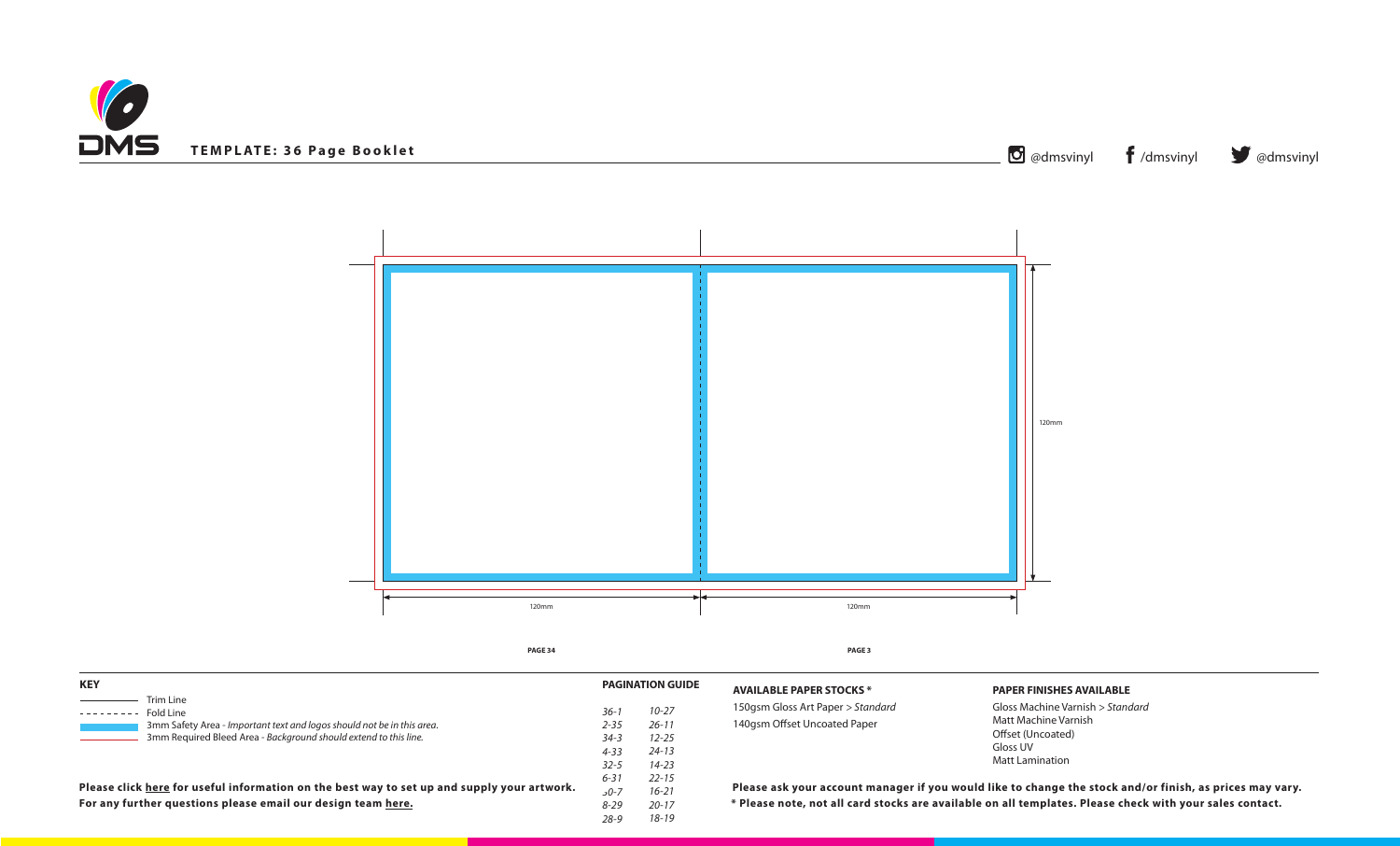



# **PAPER FINISHES AVAILABLE**

Gloss Machine Varnish *> Standard* Matt Machine Varnish Offset (Uncoated) Gloss UV Matt Lamination

all card stocks are available on all templates. Please check with your sales contact. count manager if you would like to change the stock and/or finish, as prices may vary.

| <b>KEY</b>                                                                                                                                 |                                  | <b>PAGINATION GUIDE</b>             | <b>AVAILABLE PAPER ST</b> |
|--------------------------------------------------------------------------------------------------------------------------------------------|----------------------------------|-------------------------------------|---------------------------|
| Trim Line<br>Fold Line                                                                                                                     | $36-1$                           | $10 - 27$                           | 150gsm Gloss Art Pape     |
| 3mm Safety Area - Important text and logos should not be in this area.<br>3mm Required Bleed Area - Background should extend to this line. | $2 - 35$<br>$34 - 3$<br>$4 - 33$ | $26 - 11$<br>$12 - 25$<br>$24 - 13$ | 140gsm Offset Uncoat      |
|                                                                                                                                            | $32 - 5$<br>$6 - 31$             | $14 - 23$<br>$22 - 15$              |                           |
| Please click here for useful information on the best way to set up and supply your artwork.                                                | 0-7د                             | $16 - 21$                           | Please ask your acc       |
| For any further questions please email our design team here.                                                                               | $8 - 29$<br>28-9                 | $20 - 17$<br>18-19                  | * Please note, not a      |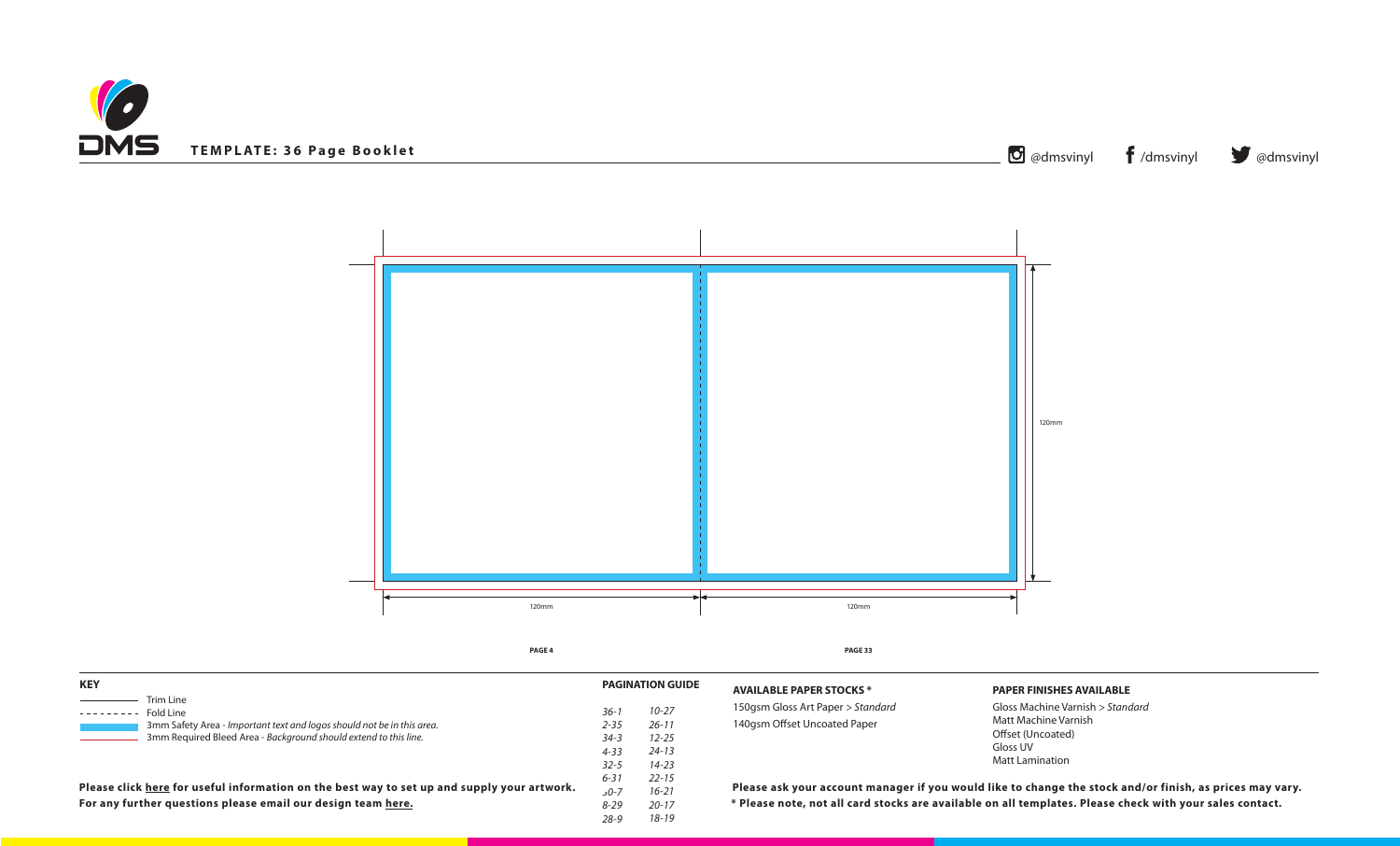



# **PAPER FINISHES AVAILABLE**

Gloss Machine Varnish *> Standard* Matt Machine Varnish Offset (Uncoated) Gloss UV Matt Lamination

all card stocks are available on all templates. Please check with your sales contact. count manager if you would like to change the stock and/or finish, as prices may vary.

| <b>KEY</b>                                                                                                                                 |                      | <b>PAGINATION GUIDE</b> | <b>AVAILABLE PAPER ST</b>                     |
|--------------------------------------------------------------------------------------------------------------------------------------------|----------------------|-------------------------|-----------------------------------------------|
| Trim Line<br>Fold Line                                                                                                                     | $36-1$<br>$2 - 35$   | $10 - 27$<br>$26 - 11$  | 150gsm Gloss Art Pape<br>140gsm Offset Uncoat |
| 3mm Safety Area - Important text and logos should not be in this area.<br>3mm Required Bleed Area - Background should extend to this line. | $34 - 3$<br>$4 - 33$ | $12 - 25$<br>$24 - 13$  |                                               |
|                                                                                                                                            | $32 - 5$<br>$6 - 31$ | $14 - 23$<br>$22 - 15$  |                                               |
| Please click here for useful information on the best way to set up and supply your artwork.                                                | $50 - 7$             | $16 - 21$               | Please ask your acc                           |
| For any further questions please email our design team here.                                                                               | $8 - 29$             | $20 - 17$               | * Please note, not a                          |
|                                                                                                                                            | $28 - 9$             | $18 - 19$               |                                               |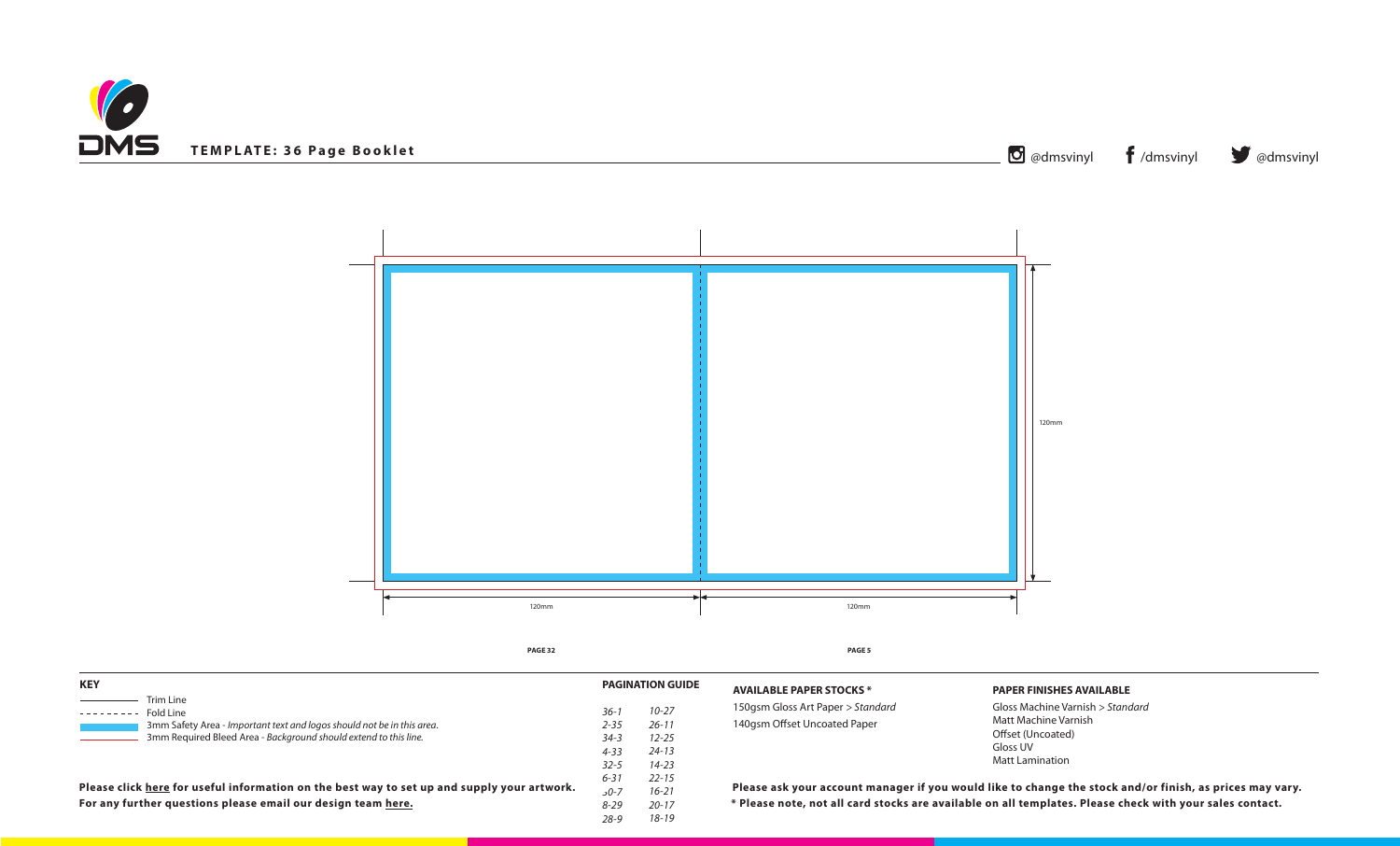



# **PAPER FINISHES AVAILABLE**

Gloss Machine Varnish *> Standard* Matt Machine Varnish Offset (Uncoated) Gloss UV Matt Lamination

all card stocks are available on all templates. Please check with your sales contact. count manager if you would like to change the stock and/or finish, as prices may vary.

| <b>KEY</b>                                                                                  |          | <b>PAGINATION GUIDE</b> | <b>AVAILABLE PAPER ST</b> |
|---------------------------------------------------------------------------------------------|----------|-------------------------|---------------------------|
| Trim Line<br>Fold Line                                                                      | 36-1     | $10 - 27$               | 150gsm Gloss Art Pape     |
| 3mm Safety Area - Important text and logos should not be in this area.                      | $2 - 35$ | $26 - 11$               | 140gsm Offset Uncoat      |
| 3mm Required Bleed Area - Background should extend to this line.                            | $34 - 3$ | $12 - 25$               |                           |
|                                                                                             | $4 - 33$ | $24 - 13$               |                           |
|                                                                                             | $32 - 5$ | $14 - 23$               |                           |
|                                                                                             | $6 - 31$ | $22 - 15$               |                           |
| Please click here for useful information on the best way to set up and supply your artwork. | 0-7د     | $16 - 21$               | Please ask your acc       |
| For any further questions please email our design team here.                                | $8 - 29$ | $20 - 17$               | * Please note, not a      |
|                                                                                             | 28-9     | $18 - 19$               |                           |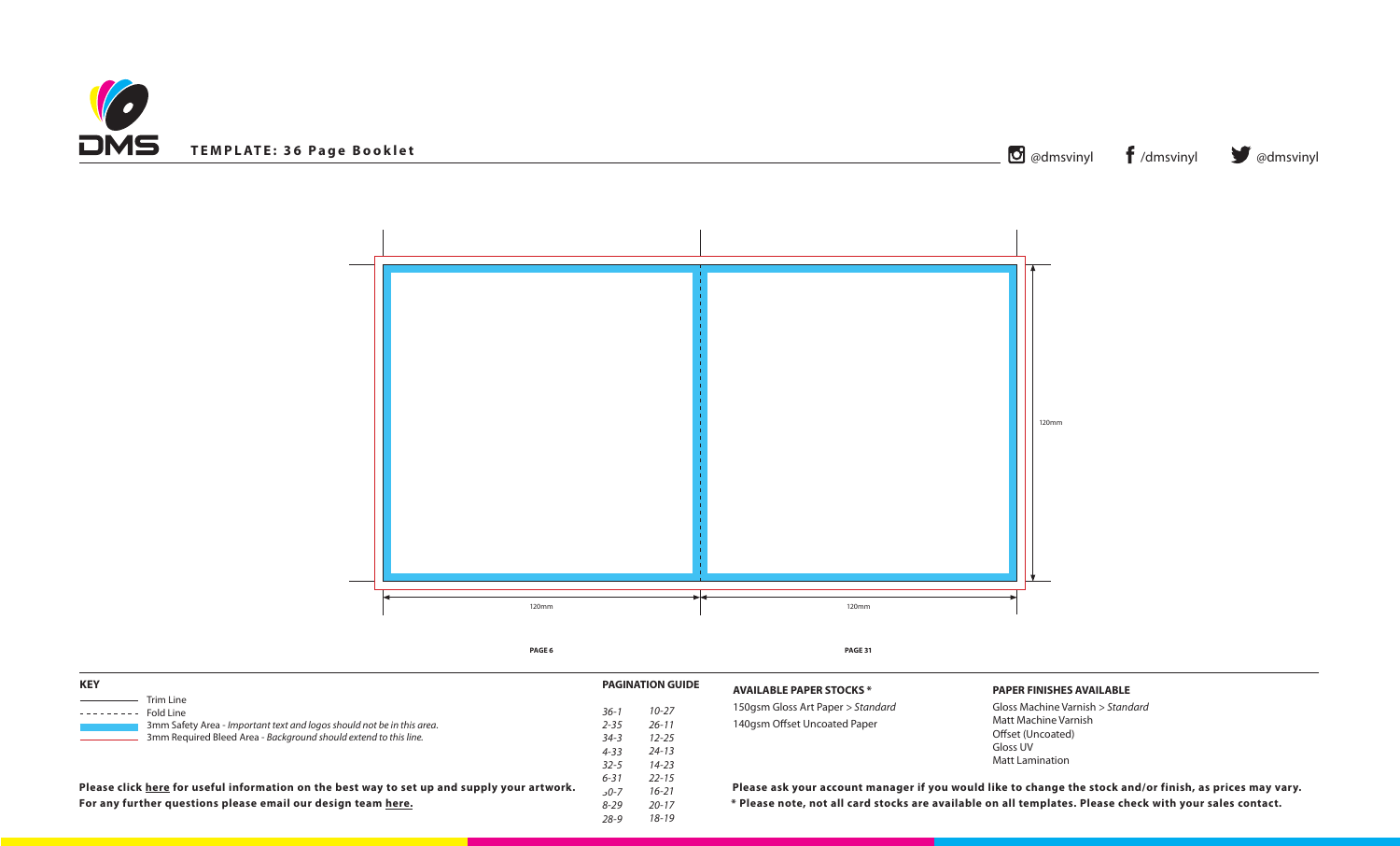



# **PAPER FINISHES AVAILABLE**

Gloss Machine Varnish *> Standard* Matt Machine Varnish Offset (Uncoated) Gloss UV Matt Lamination

**Ill card stocks are available on all templates. Please check with your sales contact.** count manager if you would like to change the stock and/or finish, as prices may vary.

| <b>KEY</b>                                                                                                                                 |                      | <b>PAGINATION GUIDE</b> | <b>AVAILABLE PAPER ST</b>                      |  |
|--------------------------------------------------------------------------------------------------------------------------------------------|----------------------|-------------------------|------------------------------------------------|--|
| Trim Line<br>Fold Line                                                                                                                     | $36-1$<br>$2 - 35$   | $10 - 27$<br>$26 - 11$  | 150gsm Gloss Art Pape<br>140gsm Offset Uncoate |  |
| 3mm Safety Area - Important text and logos should not be in this area.<br>3mm Required Bleed Area - Background should extend to this line. | $34 - 3$<br>$4 - 33$ | $12 - 25$<br>$24 - 13$  |                                                |  |
|                                                                                                                                            | $32 - 5$<br>$6 - 31$ | $14 - 23$<br>$22 - 15$  |                                                |  |
| Please click here for useful information on the best way to set up and supply your artwork.                                                | $50 - 7$             | $16 - 21$               | Please ask your acce                           |  |
| For any further questions please email our design team here.                                                                               | $8 - 29$             | $20 - 17$               | * Please note, not al                          |  |
|                                                                                                                                            | $28 - 9$             | $18 - 19$               |                                                |  |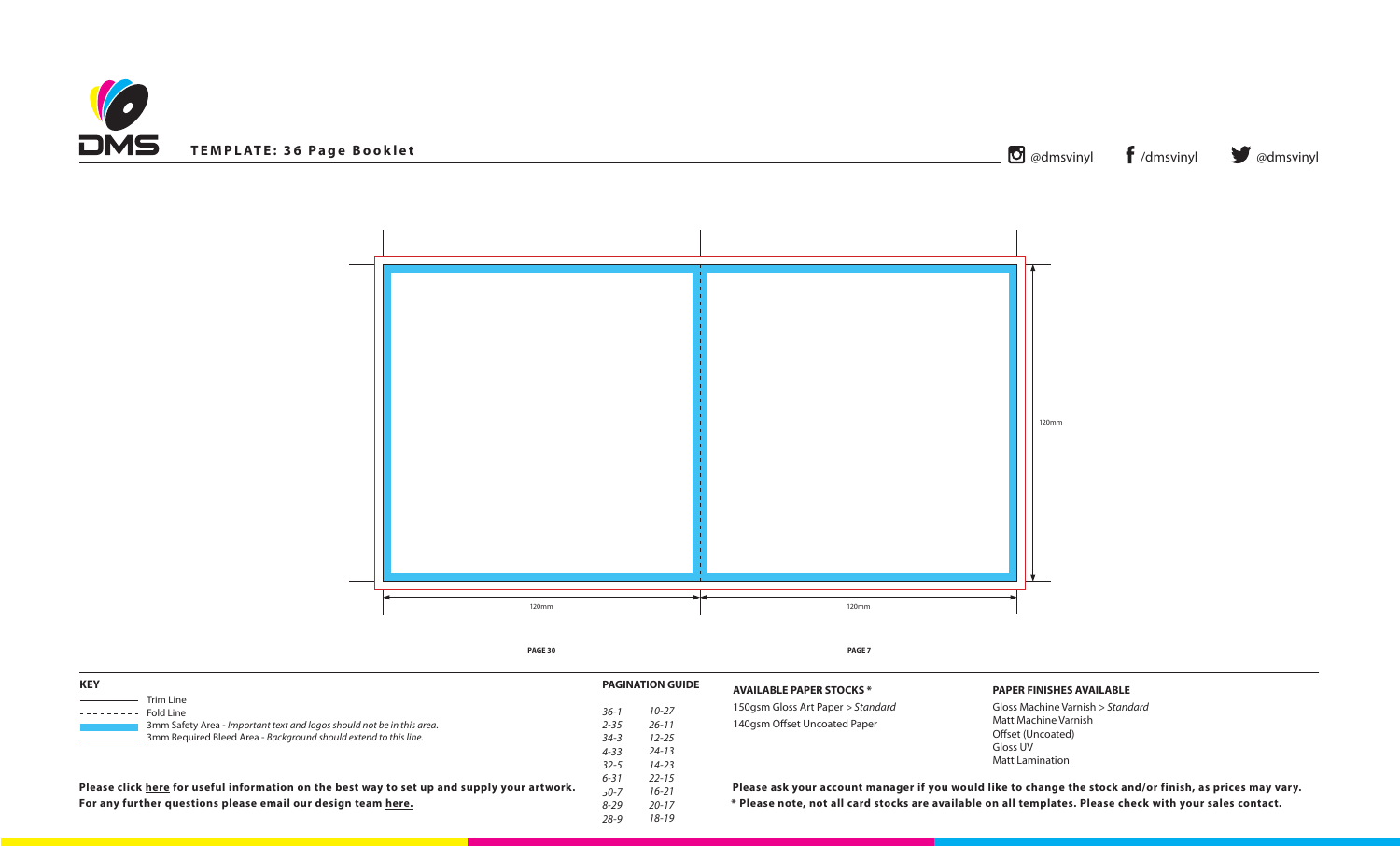



# **PAPER FINISHES AVAILABLE**

Gloss Machine Varnish *> Standard* Matt Machine Varnish Offset (Uncoated) Gloss UV Matt Lamination

all card stocks are available on all templates. Please check with your sales contact. count manager if you would like to change the stock and/or finish, as prices may vary.

| <b>KEY</b>                                                                                  |          | <b>PAGINATION GUIDE</b> | <b>AVAILABLE PAPER ST</b> |
|---------------------------------------------------------------------------------------------|----------|-------------------------|---------------------------|
| Trim Line<br>Fold Line                                                                      | 36-1     | $10 - 27$               | 150gsm Gloss Art Pape     |
| 3mm Safety Area - Important text and logos should not be in this area.                      | $2 - 35$ | $26 - 11$               | 140gsm Offset Uncoat      |
| 3mm Required Bleed Area - Background should extend to this line.                            | $34 - 3$ | $12 - 25$               |                           |
|                                                                                             | $4 - 33$ | $24 - 13$               |                           |
|                                                                                             | $32 - 5$ | $14 - 23$               |                           |
|                                                                                             | $6 - 31$ | $22 - 15$               |                           |
| Please click here for useful information on the best way to set up and supply your artwork. | 0-7د     | $16 - 21$               | Please ask your acc       |
| For any further questions please email our design team here.                                | $8 - 29$ | $20 - 17$               | * Please note, not a      |
|                                                                                             | 28-9     | $18 - 19$               |                           |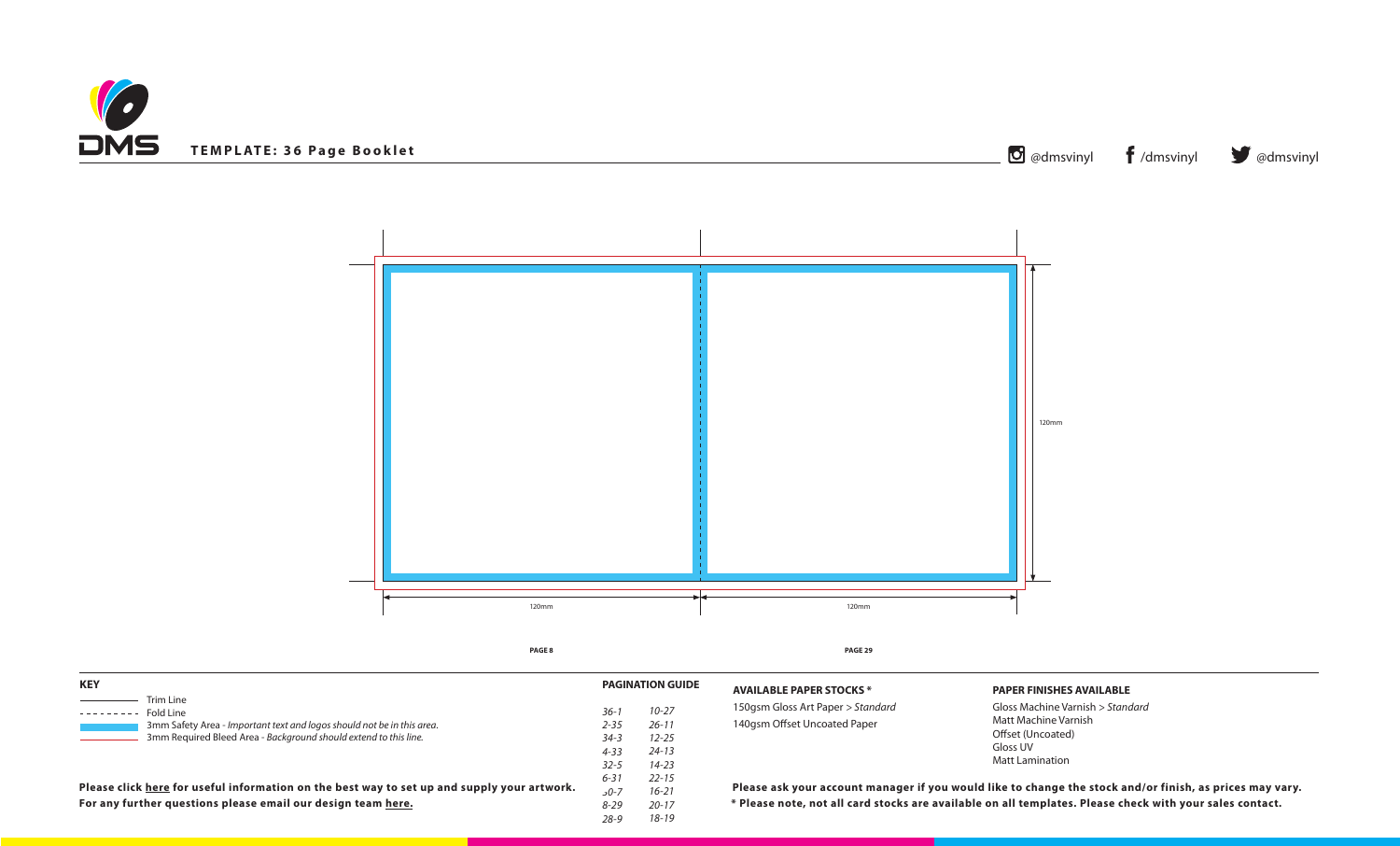



# **PAPER FINISHES AVAILABLE**

Gloss Machine Varnish *> Standard* Matt Machine Varnish Offset (Uncoated) Gloss UV Matt Lamination

all card stocks are available on all templates. Please check with your sales contact. count manager if you would like to change the stock and/or finish, as prices may vary.

| <b>KEY</b>                                                                                                                                 |                      | <b>PAGINATION GUIDE</b> | <b>AVAILABLE PAPER ST</b>                     |
|--------------------------------------------------------------------------------------------------------------------------------------------|----------------------|-------------------------|-----------------------------------------------|
| Trim Line<br>Fold Line                                                                                                                     | $36-1$<br>$2 - 35$   | $10 - 27$<br>$26 - 11$  | 150gsm Gloss Art Pape<br>140gsm Offset Uncoat |
| 3mm Safety Area - Important text and logos should not be in this area.<br>3mm Required Bleed Area - Background should extend to this line. | $34 - 3$<br>$4 - 33$ | $12 - 25$<br>$24 - 13$  |                                               |
|                                                                                                                                            | $32 - 5$<br>$6 - 31$ | $14 - 23$<br>$22 - 15$  |                                               |
| Please click here for useful information on the best way to set up and supply your artwork.                                                | $50 - 7$             | $16 - 21$               | Please ask your acc                           |
| For any further questions please email our design team here.                                                                               | $8 - 29$             | $20 - 17$               | * Please note, not a                          |
|                                                                                                                                            | $28 - 9$             | $18 - 19$               |                                               |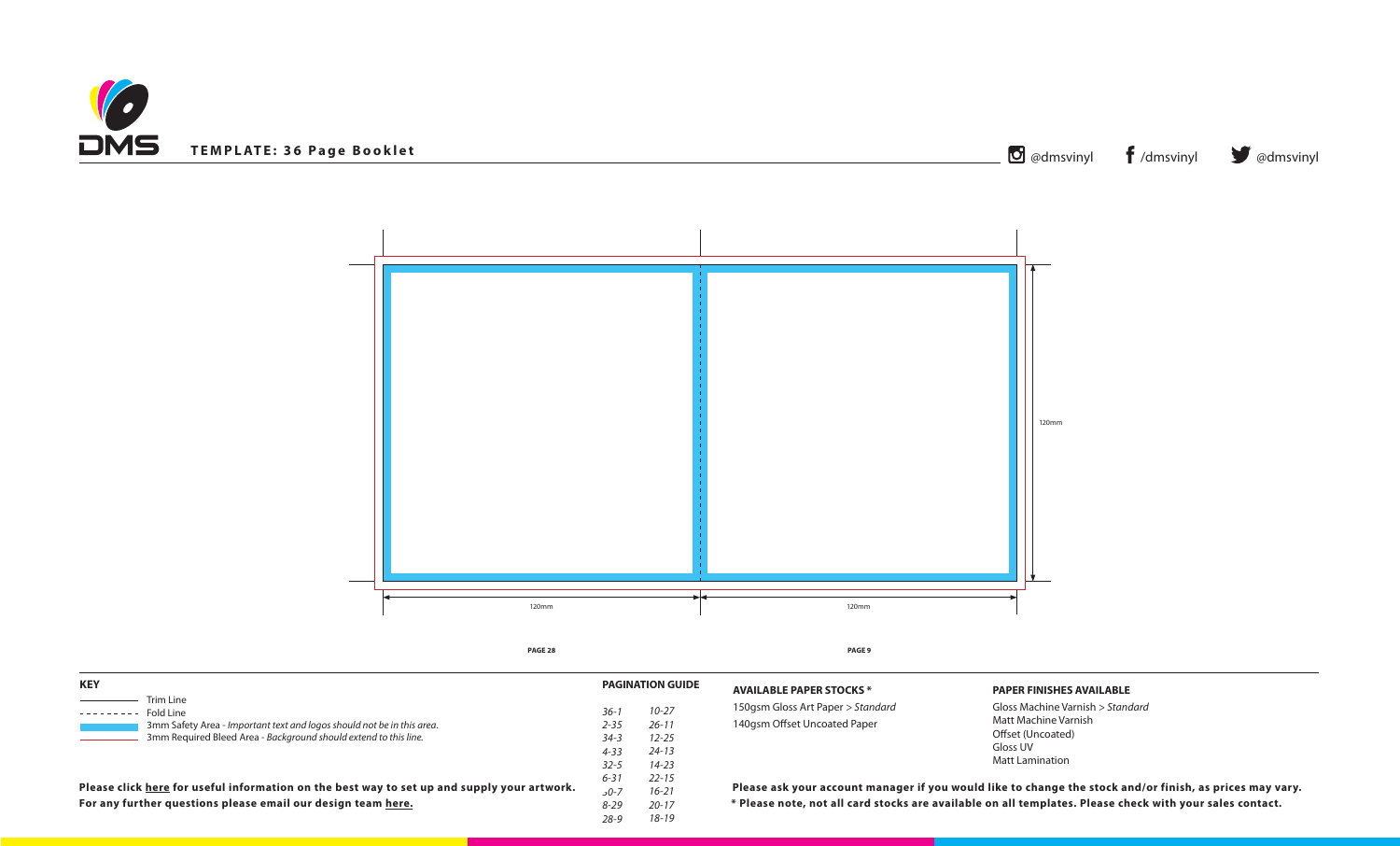



# **PAPER FINISHES AVAILABLE**

Gloss Machine Varnish *> Standard* Matt Machine Varnish Offset (Uncoated) Gloss UV Matt Lamination

**Ill card stocks are available on all templates. Please check with your sales contact.** count manager if you would like to change the stock and/or finish, as prices may vary.

| <b>KEY</b>                                                                                                                                 |                      | <b>PAGINATION GUIDE</b> | <b>AVAILABLE PAPER ST</b>                      |  |
|--------------------------------------------------------------------------------------------------------------------------------------------|----------------------|-------------------------|------------------------------------------------|--|
| Trim Line<br>Fold Line                                                                                                                     | $36-1$<br>$2 - 35$   | $10 - 27$<br>$26 - 11$  | 150gsm Gloss Art Pape<br>140gsm Offset Uncoate |  |
| 3mm Safety Area - Important text and logos should not be in this area.<br>3mm Required Bleed Area - Background should extend to this line. | $34 - 3$<br>$4 - 33$ | $12 - 25$<br>$24 - 13$  |                                                |  |
|                                                                                                                                            | $32 - 5$<br>$6 - 31$ | $14 - 23$<br>$22 - 15$  |                                                |  |
| Please click here for useful information on the best way to set up and supply your artwork.                                                | $50 - 7$             | $16 - 21$               | Please ask your acce                           |  |
| For any further questions please email our design team here.                                                                               | $8 - 29$             | $20 - 17$               | * Please note, not al                          |  |
|                                                                                                                                            | $28 - 9$             | $18 - 19$               |                                                |  |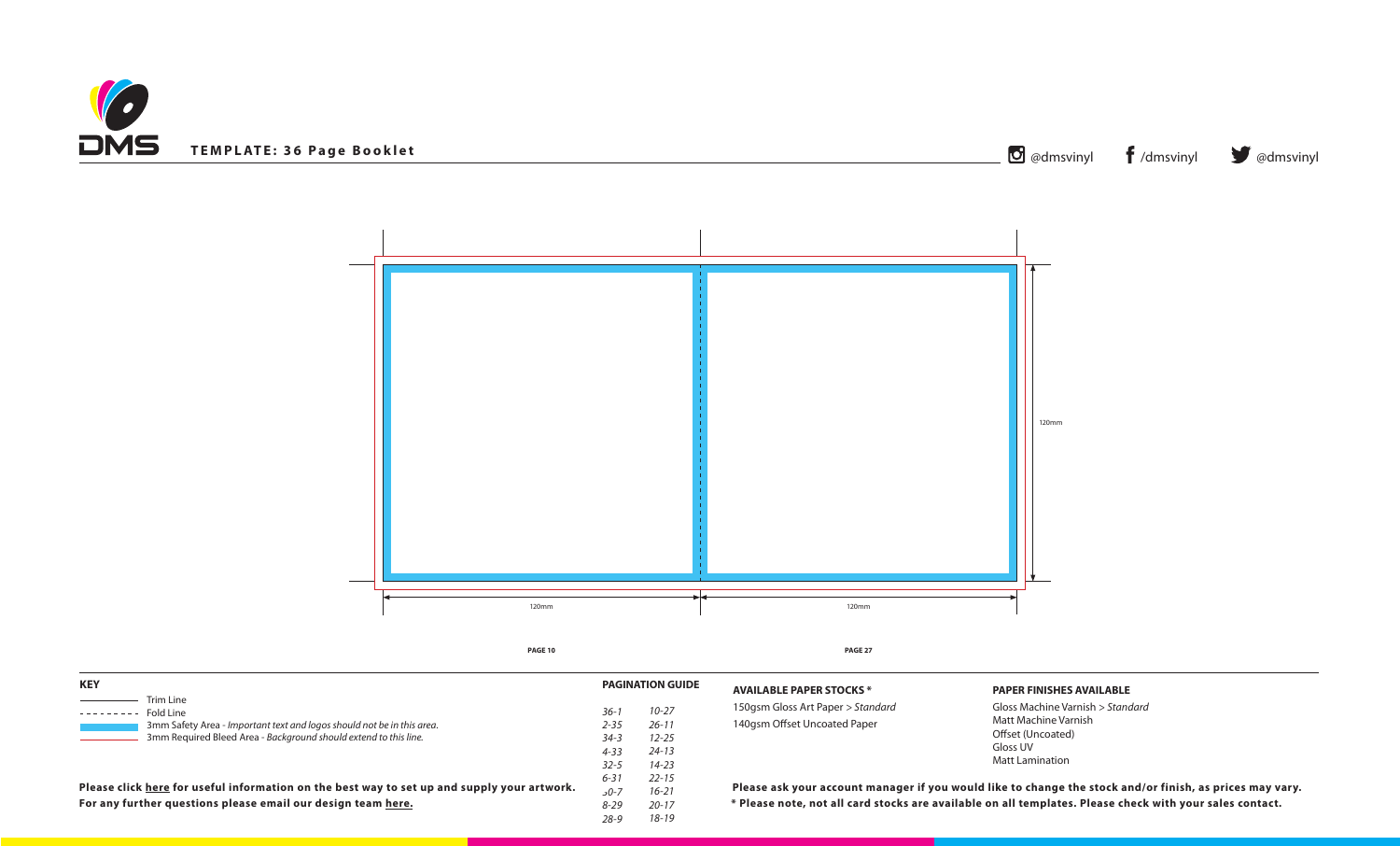



# **PAPER FINISHES AVAILABLE**

Gloss Machine Varnish *> Standard* Matt Machine Varnish Offset (Uncoated) Gloss UV Matt Lamination

**Ill card stocks are available on all templates. Please check with your sales contact.** count manager if you would like to change the stock and/or finish, as prices may vary.

| <b>KEY</b>                                                                                                                                 |                      | <b>PAGINATION GUIDE</b> | <b>AVAILABLE PAPER ST</b>                      |  |
|--------------------------------------------------------------------------------------------------------------------------------------------|----------------------|-------------------------|------------------------------------------------|--|
| Trim Line<br>Fold Line                                                                                                                     | $36-1$<br>$2 - 35$   | $10 - 27$<br>$26 - 11$  | 150gsm Gloss Art Pape<br>140gsm Offset Uncoate |  |
| 3mm Safety Area - Important text and logos should not be in this area.<br>3mm Required Bleed Area - Background should extend to this line. | $34 - 3$<br>$4 - 33$ | $12 - 25$<br>$24 - 13$  |                                                |  |
|                                                                                                                                            | $32 - 5$<br>$6 - 31$ | $14 - 23$<br>$22 - 15$  |                                                |  |
| Please click here for useful information on the best way to set up and supply your artwork.                                                | $50 - 7$             | $16 - 21$               | Please ask your acce                           |  |
| For any further questions please email our design team here.                                                                               | $8 - 29$             | $20 - 17$               | * Please note, not al                          |  |
|                                                                                                                                            | $28 - 9$             | $18 - 19$               |                                                |  |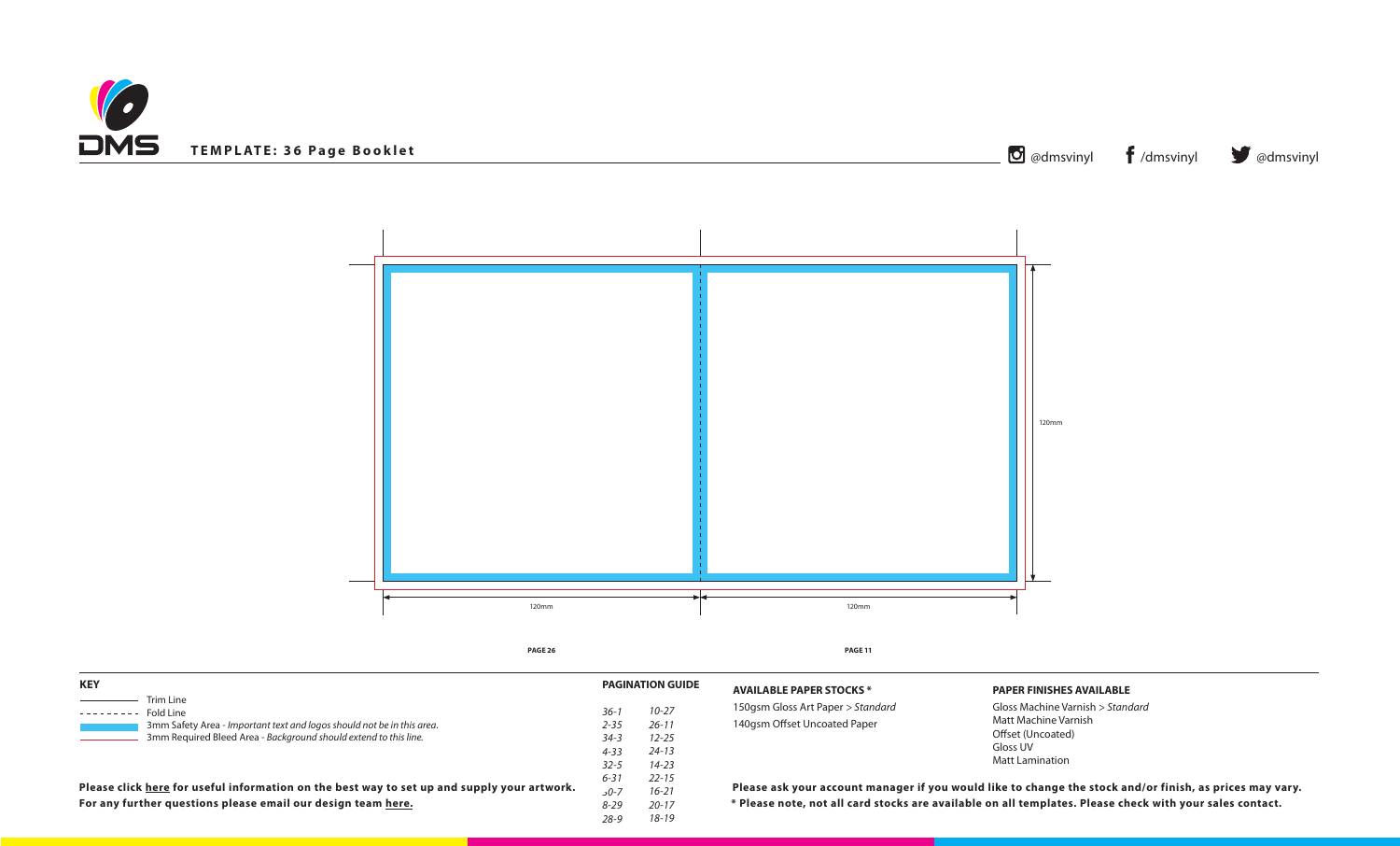



# **PAPER FINISHES AVAILABLE**

Gloss Machine Varnish *> Standard* Matt Machine Varnish Offset (Uncoated) Gloss UV Matt Lamination

all card stocks are available on all templates. Please check with your sales contact. count manager if you would like to change the stock and/or finish, as prices may vary.

| <b>KEY</b>                                                                                                                                 |                      | <b>PAGINATION GUIDE</b> | <b>AVAILABLE PAPER ST</b>                     |
|--------------------------------------------------------------------------------------------------------------------------------------------|----------------------|-------------------------|-----------------------------------------------|
| Trim Line<br>Fold Line                                                                                                                     | $36-1$<br>$2 - 35$   | $10 - 27$<br>$26 - 11$  | 150gsm Gloss Art Pape<br>140gsm Offset Uncoat |
| 3mm Safety Area - Important text and logos should not be in this area.<br>3mm Required Bleed Area - Background should extend to this line. | $34 - 3$<br>$4 - 33$ | $12 - 25$<br>$24 - 13$  |                                               |
|                                                                                                                                            | $32 - 5$<br>$6 - 31$ | $14 - 23$<br>$22 - 15$  |                                               |
| Please click here for useful information on the best way to set up and supply your artwork.                                                | $50 - 7$             | $16 - 21$               | Please ask your acc                           |
| For any further questions please email our design team here.                                                                               | $8 - 29$             | $20 - 17$               | * Please note, not a                          |
|                                                                                                                                            | $28 - 9$             | $18 - 19$               |                                               |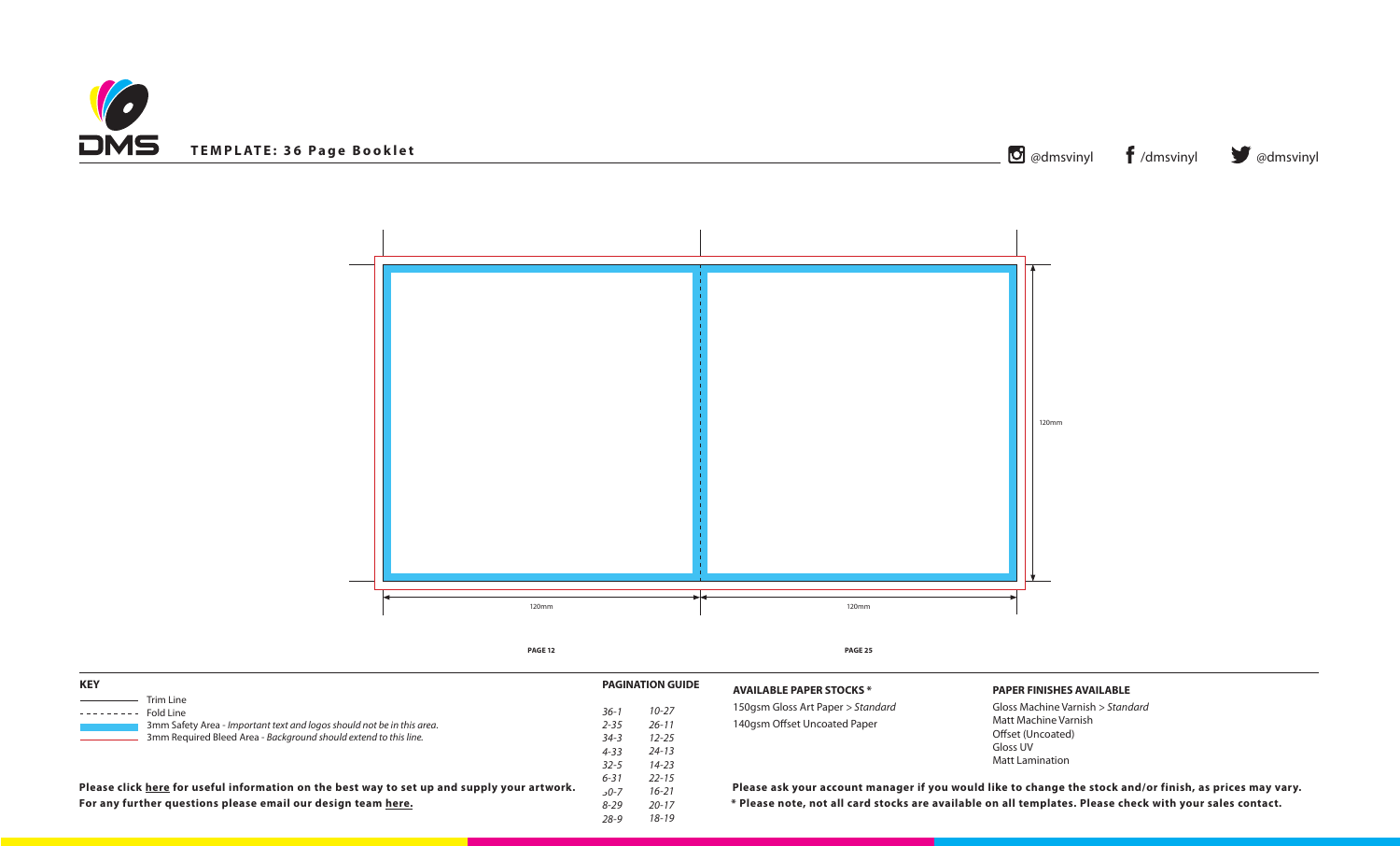



# **PAPER FINISHES AVAILABLE**

Gloss Machine Varnish *> Standard* Matt Machine Varnish Offset (Uncoated) Gloss UV Matt Lamination

**Ill card stocks are available on all templates. Please check with your sales contact.** count manager if you would like to change the stock and/or finish, as prices may vary.

| <b>KEY</b>                                                                                                                                 |                      | <b>PAGINATION GUIDE</b> | <b>AVAILABLE PAPER ST</b>                      |
|--------------------------------------------------------------------------------------------------------------------------------------------|----------------------|-------------------------|------------------------------------------------|
| Trim Line<br>Fold Line                                                                                                                     | $36-1$<br>$2 - 35$   | $10 - 27$<br>$26 - 11$  | 150gsm Gloss Art Pape<br>140gsm Offset Uncoate |
| 3mm Safety Area - Important text and logos should not be in this area.<br>3mm Required Bleed Area - Background should extend to this line. | $34 - 3$<br>$4 - 33$ | $12 - 25$<br>$24 - 13$  |                                                |
|                                                                                                                                            | $32 - 5$<br>$6 - 31$ | $14 - 23$<br>$22 - 15$  |                                                |
| Please click here for useful information on the best way to set up and supply your artwork.                                                | $50 - 7$             | $16 - 21$               | Please ask your acce                           |
| For any further questions please email our design team here.                                                                               | $8 - 29$             | $20 - 17$               | * Please note, not al                          |
|                                                                                                                                            | $28 - 9$             | $18 - 19$               |                                                |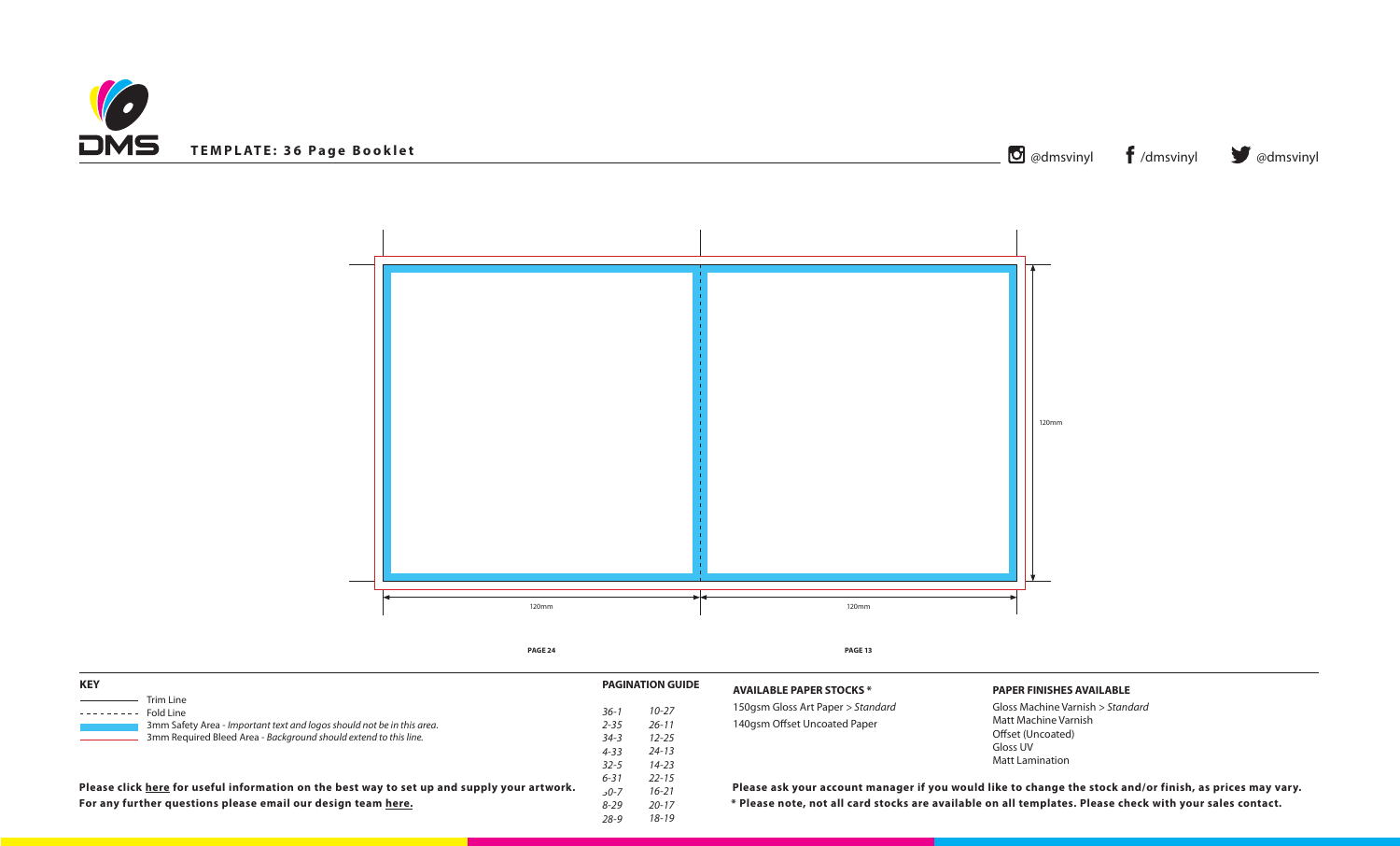



# **PAPER FINISHES AVAILABLE**

Gloss Machine Varnish *> Standard* Matt Machine Varnish Offset (Uncoated) Gloss UV Matt Lamination

all card stocks are available on all templates. Please check with your sales contact. count manager if you would like to change the stock and/or finish, as prices may vary.

| <b>KEY</b>                                                                                  |          | <b>PAGINATION GUIDE</b> | <b>AVAILABLE PAPER ST</b> |
|---------------------------------------------------------------------------------------------|----------|-------------------------|---------------------------|
| Trim Line<br>Fold Line                                                                      | $36-1$   | $10 - 27$               | 150gsm Gloss Art Pape     |
| 3mm Safety Area - Important text and logos should not be in this area.                      | $2 - 35$ | $26 - 11$               | 140gsm Offset Uncoat      |
| 3mm Required Bleed Area - Background should extend to this line.                            | $34 - 3$ | $12 - 25$               |                           |
|                                                                                             | $4 - 33$ | $24 - 13$               |                           |
|                                                                                             | $32 - 5$ | $14 - 23$               |                           |
|                                                                                             | $6 - 31$ | $22 - 15$               |                           |
| Please click here for useful information on the best way to set up and supply your artwork. | $50 - 7$ | $16 - 21$               | Please ask your acc       |
| For any further questions please email our design team here.                                | $8 - 29$ | $20 - 17$               | * Please note, not a      |
|                                                                                             | $28 - 9$ | 18-19                   |                           |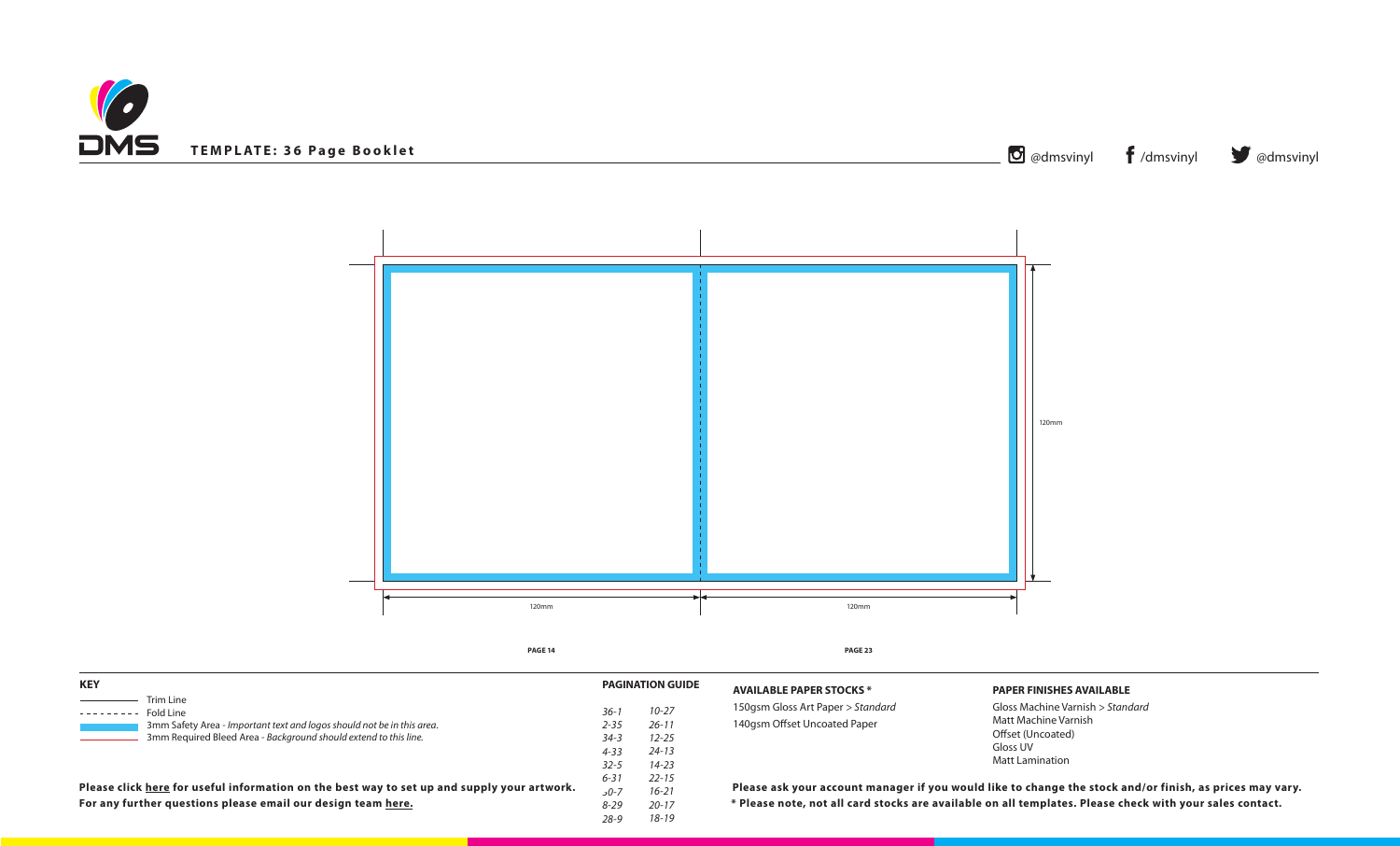



# **PAPER FINISHES AVAILABLE**

Gloss Machine Varnish *> Standard* Matt Machine Varnish Offset (Uncoated) Gloss UV Matt Lamination

all card stocks are available on all templates. Please check with your sales contact. count manager if you would like to change the stock and/or finish, as prices may vary.

| <b>KEY</b>                                                                                                                                 |                      | <b>PAGINATION GUIDE</b> | <b>AVAILABLE PAPER ST</b>                     |
|--------------------------------------------------------------------------------------------------------------------------------------------|----------------------|-------------------------|-----------------------------------------------|
| Trim Line<br>Fold Line                                                                                                                     | $36-1$<br>$2 - 35$   | $10 - 27$<br>$26 - 11$  | 150gsm Gloss Art Pape<br>140gsm Offset Uncoat |
| 3mm Safety Area - Important text and logos should not be in this area.<br>3mm Required Bleed Area - Background should extend to this line. | $34 - 3$<br>$4 - 33$ | $12 - 25$<br>$24 - 13$  |                                               |
|                                                                                                                                            | $32 - 5$<br>$6 - 31$ | $14 - 23$<br>$22 - 15$  |                                               |
| Please click here for useful information on the best way to set up and supply your artwork.                                                | $50 - 7$             | $16 - 21$               | Please ask your acc                           |
| For any further questions please email our design team here.                                                                               | $8 - 29$             | $20 - 17$               | * Please note, not a                          |
|                                                                                                                                            | $28 - 9$             | $18 - 19$               |                                               |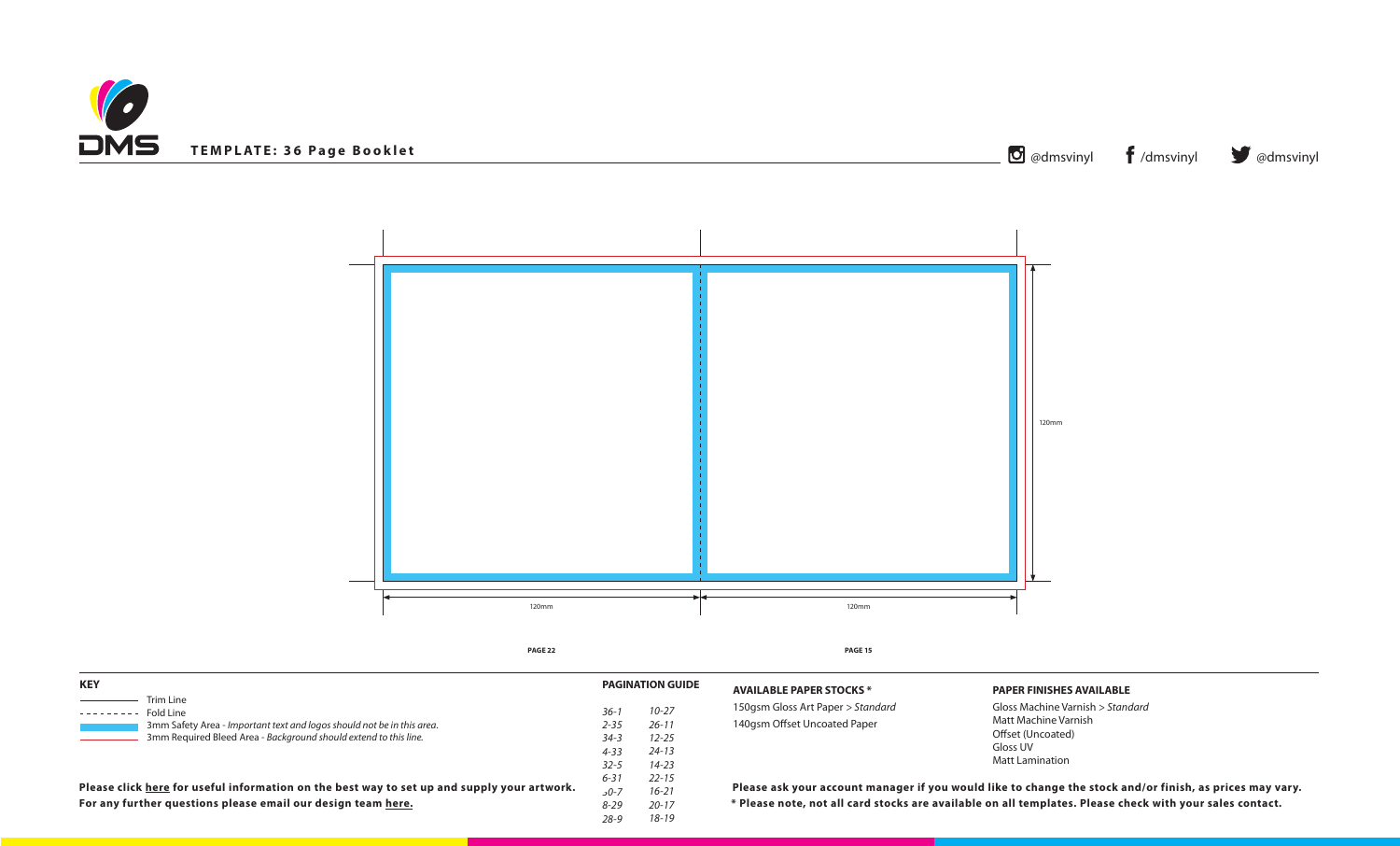



# **PAPER FINISHES AVAILABLE**

Gloss Machine Varnish *> Standard* Matt Machine Varnish Offset (Uncoated) Gloss UV Matt Lamination

all card stocks are available on all templates. Please check with your sales contact. count manager if you would like to change the stock and/or finish, as prices may vary.

| <b>KEY</b>                                                                                                                                 |                                  | <b>PAGINATION GUIDE</b>             | <b>AVAILABLE PAPER ST</b> |
|--------------------------------------------------------------------------------------------------------------------------------------------|----------------------------------|-------------------------------------|---------------------------|
| Trim Line<br>Fold Line                                                                                                                     | $36-1$                           | $10 - 27$                           | 150gsm Gloss Art Pape     |
| 3mm Safety Area - Important text and logos should not be in this area.<br>3mm Required Bleed Area - Background should extend to this line. | $2 - 35$<br>$34 - 3$<br>$4 - 33$ | $26 - 11$<br>$12 - 25$<br>$24 - 13$ | 140gsm Offset Uncoat      |
|                                                                                                                                            | $32 - 5$<br>$6 - 31$             | $14 - 23$<br>$22 - 15$              |                           |
| Please click here for useful information on the best way to set up and supply your artwork.                                                | 0-7د                             | $16 - 21$                           | Please ask your acc       |
| For any further questions please email our design team here.                                                                               | $8 - 29$<br>28-9                 | $20 - 17$<br>18-19                  | * Please note, not a      |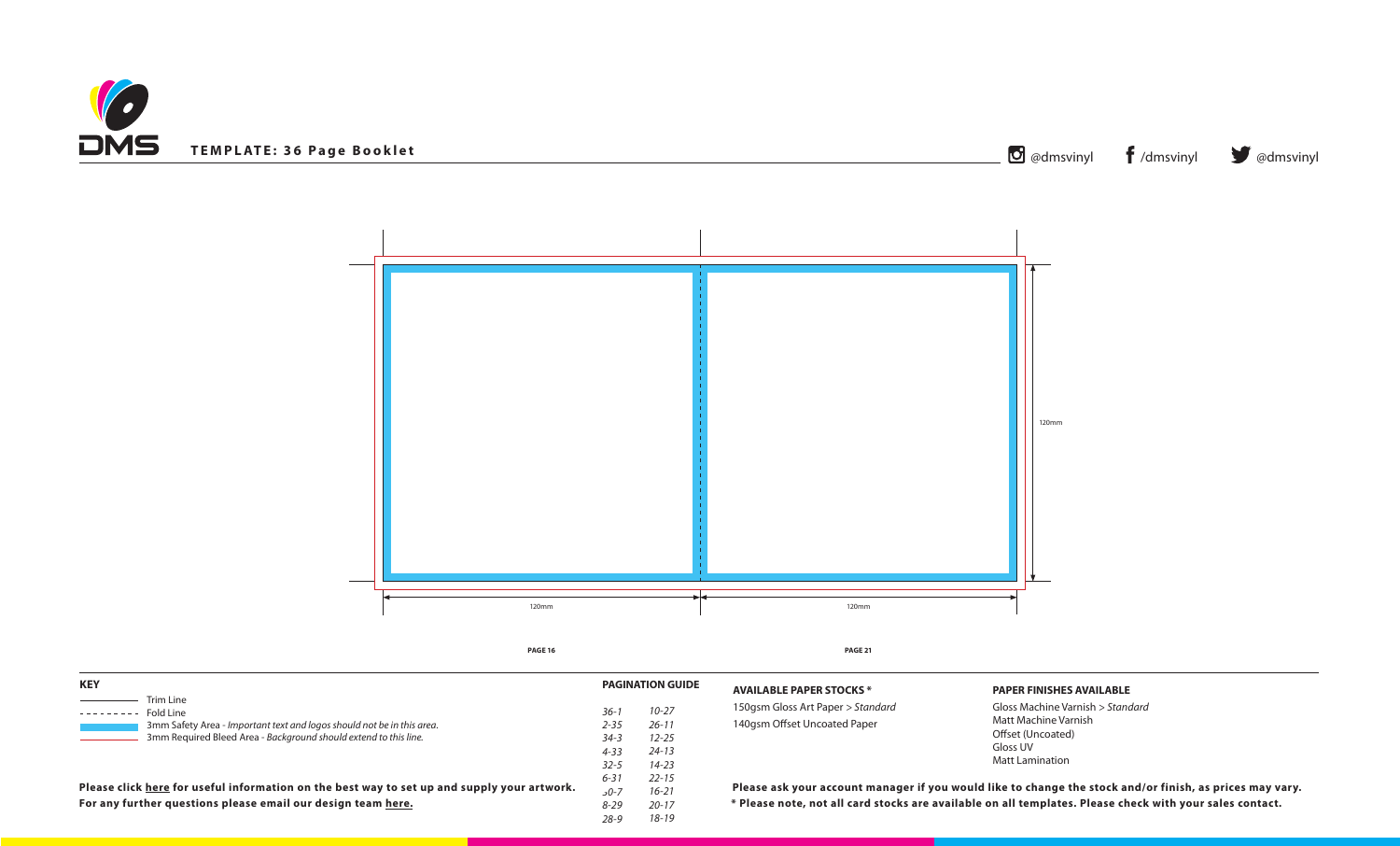



# **PAPER FINISHES AVAILABLE**

Gloss Machine Varnish *> Standard* Matt Machine Varnish Offset (Uncoated) Gloss UV Matt Lamination

**Ill card stocks are available on all templates. Please check with your sales contact.** count manager if you would like to change the stock and/or finish, as prices may vary.

| <b>KEY</b>                                                                                                                                 |                      | <b>PAGINATION GUIDE</b> | <b>AVAILABLE PAPER ST</b>                      |
|--------------------------------------------------------------------------------------------------------------------------------------------|----------------------|-------------------------|------------------------------------------------|
| Trim Line<br>Fold Line                                                                                                                     | $36-1$<br>$2 - 35$   | $10 - 27$<br>$26 - 11$  | 150gsm Gloss Art Pape<br>140gsm Offset Uncoate |
| 3mm Safety Area - Important text and logos should not be in this area.<br>3mm Required Bleed Area - Background should extend to this line. | $34 - 3$<br>$4 - 33$ | $12 - 25$<br>$24 - 13$  |                                                |
|                                                                                                                                            | $32 - 5$<br>$6 - 31$ | $14 - 23$<br>$22 - 15$  |                                                |
| Please click here for useful information on the best way to set up and supply your artwork.                                                | $50 - 7$             | $16 - 21$               | Please ask your acce                           |
| For any further questions please email our design team here.                                                                               | $8 - 29$             | $20 - 17$               | * Please note, not al                          |
|                                                                                                                                            | $28 - 9$             | $18 - 19$               |                                                |